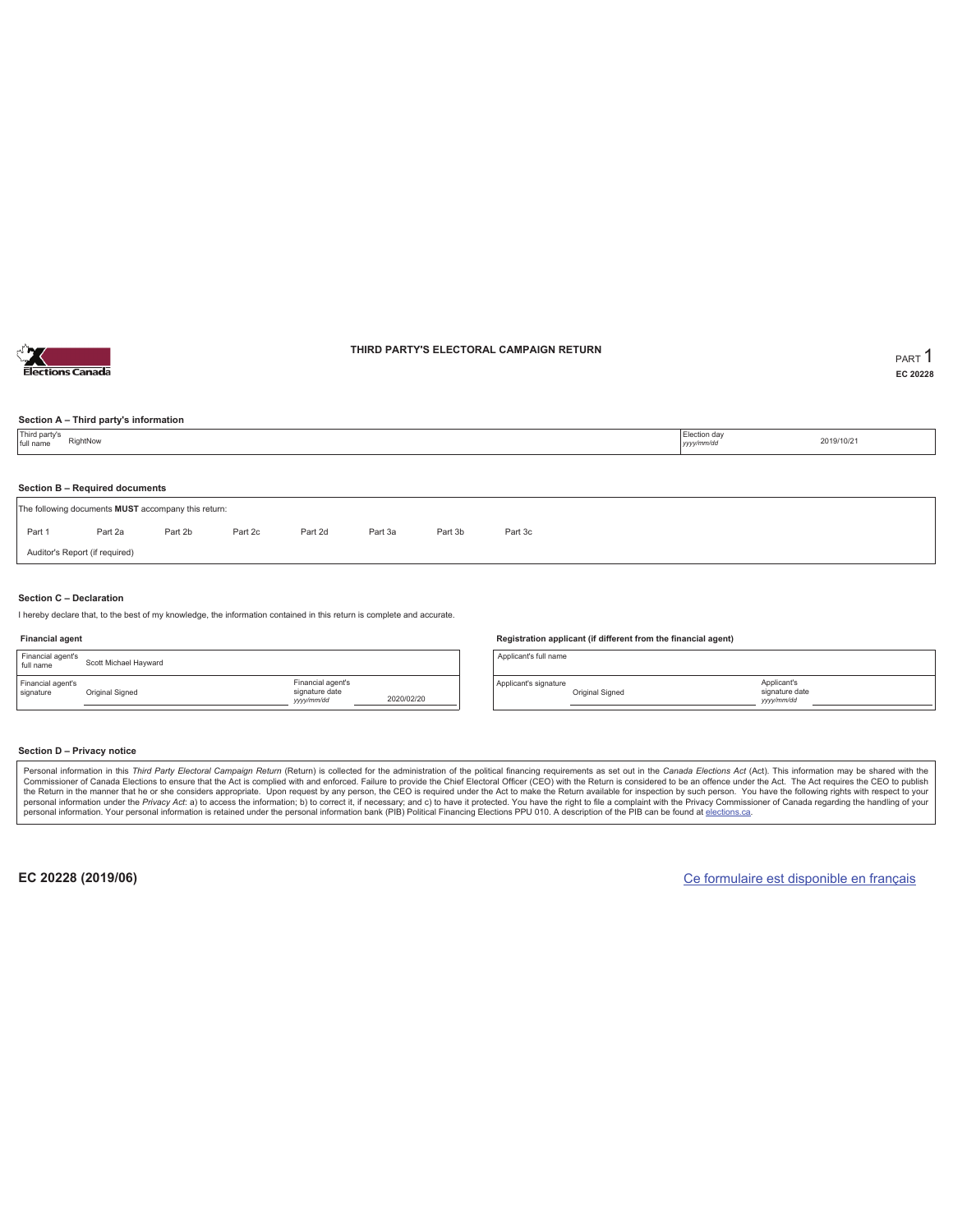

### **THIRD PARTY'S ELECTORAL CAMPAIGN RETURN Statement of monetary contributions received** PART 2a

| No.                                                                               | Full name | <b>Street</b><br>no. | <b>Street</b> | Apt. | City | Prov./<br>Terr. | Postal<br>code | Date<br>received<br>yyyy/mm/dd                                                 | Individual | <b>Business /</b><br>Commercial<br>organization | Government | <b>Trade union</b> | Corporation<br>capital | Unincorporated<br>without share organization or<br>association |
|-----------------------------------------------------------------------------------|-----------|----------------------|---------------|------|------|-----------------|----------------|--------------------------------------------------------------------------------|------------|-------------------------------------------------|------------|--------------------|------------------------|----------------------------------------------------------------|
|                                                                                   |           |                      |               |      |      |                 |                |                                                                                | \$         | \$                                              | \$         | \$                 | \$                     | \$.                                                            |
|                                                                                   |           |                      |               |      |      |                 |                |                                                                                |            |                                                 |            |                    |                        |                                                                |
|                                                                                   |           |                      |               |      |      |                 |                |                                                                                |            |                                                 |            |                    |                        |                                                                |
|                                                                                   |           |                      |               |      |      |                 |                |                                                                                |            |                                                 |            |                    |                        |                                                                |
|                                                                                   |           |                      |               |      |      |                 |                |                                                                                |            |                                                 |            |                    |                        |                                                                |
|                                                                                   |           |                      |               |      |      |                 |                |                                                                                |            |                                                 |            |                    |                        |                                                                |
|                                                                                   |           |                      |               |      |      |                 |                |                                                                                |            |                                                 |            |                    |                        |                                                                |
|                                                                                   |           |                      |               |      |      |                 |                |                                                                                |            |                                                 |            |                    |                        |                                                                |
|                                                                                   |           |                      |               |      |      |                 |                |                                                                                |            |                                                 |            |                    |                        |                                                                |
|                                                                                   |           |                      |               |      |      |                 |                |                                                                                |            |                                                 |            |                    |                        |                                                                |
|                                                                                   |           |                      |               |      |      |                 |                |                                                                                |            |                                                 |            |                    |                        |                                                                |
|                                                                                   |           |                      |               |      |      |                 |                |                                                                                |            |                                                 |            |                    |                        |                                                                |
|                                                                                   |           |                      |               |      |      |                 |                |                                                                                |            |                                                 |            |                    |                        |                                                                |
|                                                                                   |           |                      |               |      |      |                 |                |                                                                                |            |                                                 |            |                    |                        |                                                                |
|                                                                                   |           |                      |               |      |      |                 |                |                                                                                |            |                                                 |            |                    |                        |                                                                |
|                                                                                   |           |                      |               |      |      |                 |                | Totals carried forward from previous page \$                                   |            |                                                 |            |                    |                        |                                                                |
|                                                                                   |           |                      |               |      |      |                 |                | Total amount of monetary contributions by contributors who gave over \$200 (A) |            |                                                 |            |                    |                        |                                                                |
| Number of contributors who gave over \$200                                        |           |                      |               |      |      |                 |                |                                                                                |            |                                                 |            |                    |                        |                                                                |
| Total amount of monetary contributions by contributors who gave \$200 or less (B) |           |                      |               |      |      |                 |                |                                                                                |            |                                                 |            |                    |                        |                                                                |
| Number of contributors who gave \$200 or less                                     |           |                      |               |      |      |                 |                |                                                                                |            |                                                 |            |                    |                        |                                                                |
| Total amount of all monetary contributions (A+B)                                  |           |                      |               |      |      |                 |                |                                                                                |            |                                                 |            |                    |                        |                                                                |
|                                                                                   |           |                      |               |      |      |                 |                | Number of contributors who gave monetary contributions                         |            |                                                 |            |                    |                        |                                                                |

| Third<br>  part | RightNow | $-$<br>da'<br>yyyy/mm/dd | 2019/10/21 | Pagu | ______ |  |  |
|-----------------|----------|--------------------------|------------|------|--------|--|--|
|-----------------|----------|--------------------------|------------|------|--------|--|--|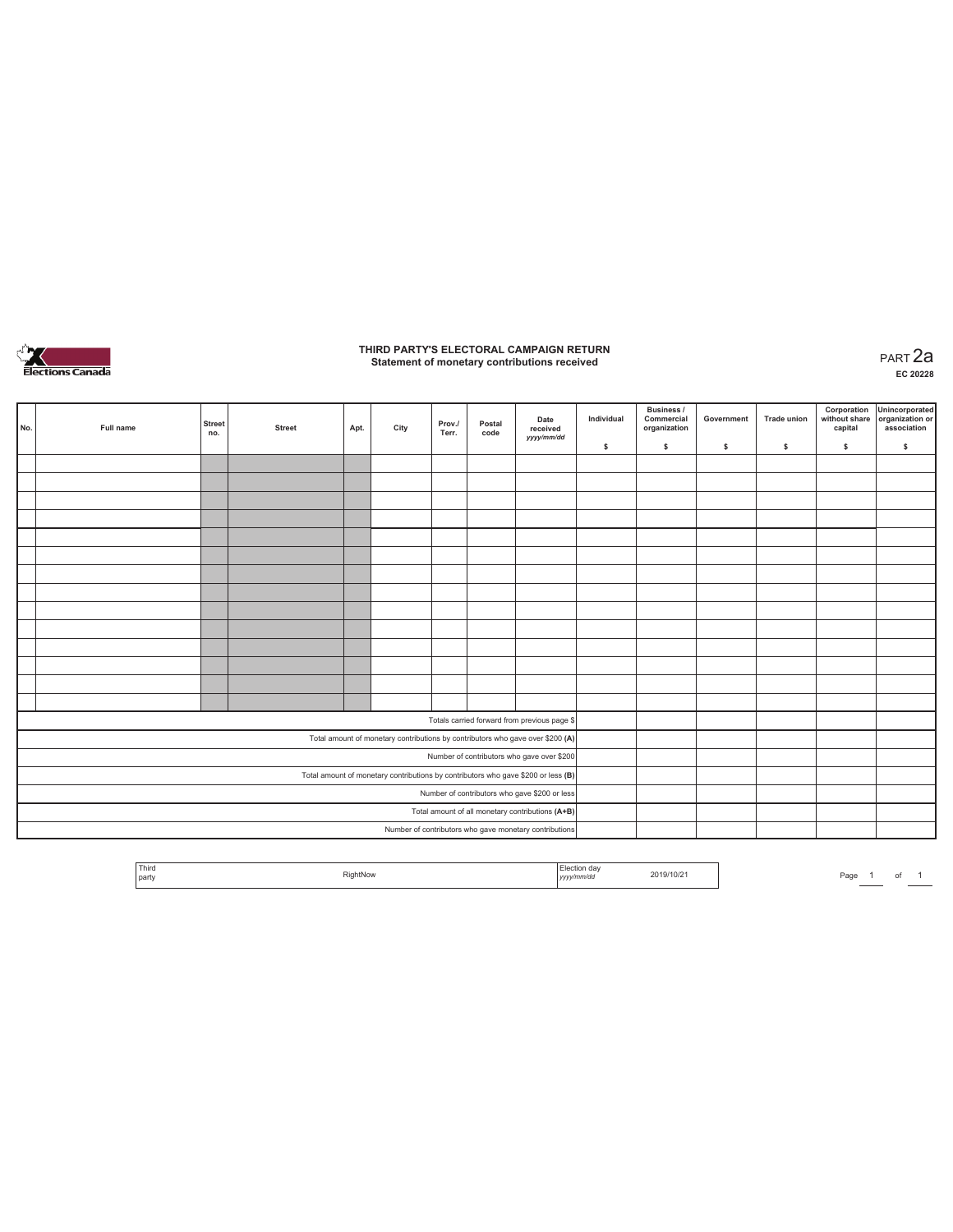

## **THIRD PARTY'S ELECTORAL CAMPAIGN RETURN Statement of non-monetary contributions received** PART 2b

| No.                                                                                   | Full name | <b>Street</b><br>no. | <b>Street</b> | Apt. | City | Prov./<br>Terr. | Postal<br>code | Date<br>received<br>yyyy/mm/dd                                                     | Individual | Business /<br>Commercial<br>organization | Government | <b>Trade union</b> | Corporation<br>without share<br>capital | Unincorporated<br>organization or<br>association |
|---------------------------------------------------------------------------------------|-----------|----------------------|---------------|------|------|-----------------|----------------|------------------------------------------------------------------------------------|------------|------------------------------------------|------------|--------------------|-----------------------------------------|--------------------------------------------------|
|                                                                                       |           |                      |               |      |      |                 |                |                                                                                    | \$         | \$                                       | \$         | \$                 | \$                                      | \$                                               |
|                                                                                       |           |                      |               |      |      |                 |                |                                                                                    |            |                                          |            |                    |                                         |                                                  |
|                                                                                       |           |                      |               |      |      |                 |                |                                                                                    |            |                                          |            |                    |                                         |                                                  |
|                                                                                       |           |                      |               |      |      |                 |                |                                                                                    |            |                                          |            |                    |                                         |                                                  |
|                                                                                       |           |                      |               |      |      |                 |                |                                                                                    |            |                                          |            |                    |                                         |                                                  |
|                                                                                       |           |                      |               |      |      |                 |                |                                                                                    |            |                                          |            |                    |                                         |                                                  |
|                                                                                       |           |                      |               |      |      |                 |                |                                                                                    |            |                                          |            |                    |                                         |                                                  |
|                                                                                       |           |                      |               |      |      |                 |                |                                                                                    |            |                                          |            |                    |                                         |                                                  |
|                                                                                       |           |                      |               |      |      |                 |                |                                                                                    |            |                                          |            |                    |                                         |                                                  |
|                                                                                       |           |                      |               |      |      |                 |                |                                                                                    |            |                                          |            |                    |                                         |                                                  |
|                                                                                       |           |                      |               |      |      |                 |                |                                                                                    |            |                                          |            |                    |                                         |                                                  |
|                                                                                       |           |                      |               |      |      |                 |                |                                                                                    |            |                                          |            |                    |                                         |                                                  |
|                                                                                       |           |                      |               |      |      |                 |                |                                                                                    |            |                                          |            |                    |                                         |                                                  |
|                                                                                       |           |                      |               |      |      |                 |                |                                                                                    |            |                                          |            |                    |                                         |                                                  |
|                                                                                       |           |                      |               |      |      |                 |                |                                                                                    |            |                                          |            |                    |                                         |                                                  |
|                                                                                       |           |                      |               |      |      |                 |                | Totals carried forward from previous page \$                                       |            |                                          |            |                    |                                         |                                                  |
|                                                                                       |           |                      |               |      |      |                 |                | Total amount of non-monetary contributions by contributors who gave over \$200 (A) |            |                                          |            |                    |                                         |                                                  |
| Number of contributors who gave over \$200                                            |           |                      |               |      |      |                 |                |                                                                                    |            |                                          |            |                    |                                         |                                                  |
| Total amount of non-monetary contributions by contributors who gave \$200 or less (B) |           |                      |               |      |      |                 |                |                                                                                    |            |                                          |            |                    |                                         |                                                  |
| Number of contributors who gave \$200 or less                                         |           |                      |               |      |      |                 |                |                                                                                    |            |                                          |            |                    |                                         |                                                  |
|                                                                                       |           |                      |               |      |      |                 |                | Total amount of all non-monetary contributions (A+B)                               |            |                                          |            |                    |                                         |                                                  |
|                                                                                       |           |                      |               |      |      |                 |                | Number of contributors who gave non-monetary contributions                         |            |                                          |            |                    |                                         |                                                  |

| <sup>1</sup> Third<br>the contract of the con-<br>party | <b>PightNow</b> | .<br><b>Contract Contract Contract Contract</b><br>  アアアア<br>,,,,,,, | 2019/10/2 | Page |  |  |
|---------------------------------------------------------|-----------------|----------------------------------------------------------------------|-----------|------|--|--|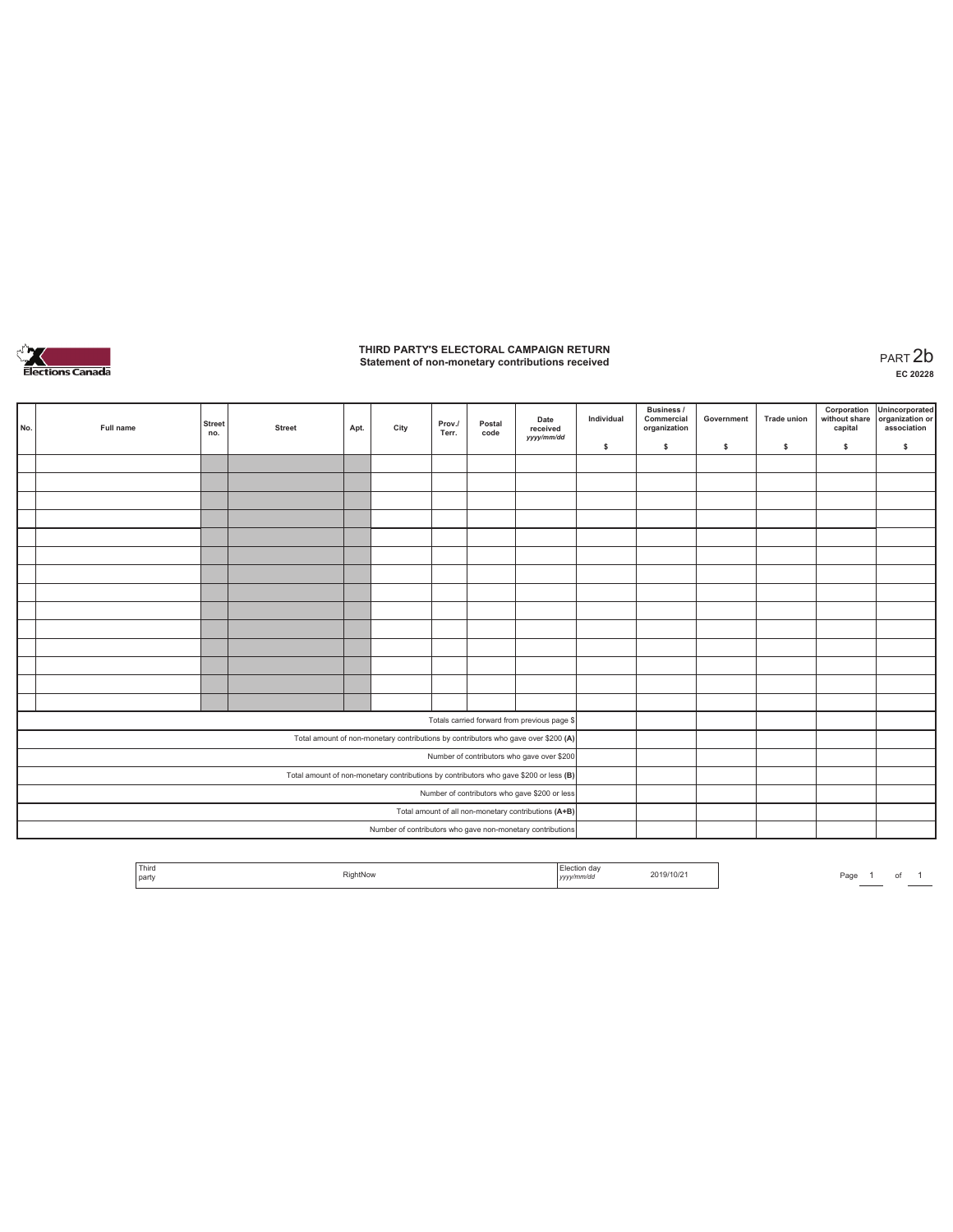

### **THIRD PARTY'S ELECTORAL CAMPAIGN RETURN Statement of operating loans received** PART 2c

|                                                                 | No.                                          | Full name | <b>Street</b><br>no. | <b>Street</b> | Apt. | City | Prov./<br>Terr. | Postal<br>code | Date<br>received<br>yyyy/mm/dd                               | Individual | <b>Business /</b><br>Commercial<br>organization | Government | <b>Trade union</b> | Corporation<br>without share<br>capital | Unincorporated<br>organization or<br>association |
|-----------------------------------------------------------------|----------------------------------------------|-----------|----------------------|---------------|------|------|-----------------|----------------|--------------------------------------------------------------|------------|-------------------------------------------------|------------|--------------------|-----------------------------------------|--------------------------------------------------|
|                                                                 |                                              |           |                      |               |      |      |                 |                |                                                              | \$         | $\mathsf{s}$                                    | s          | s                  | \$                                      | $\mathbb S$                                      |
|                                                                 |                                              |           |                      |               |      |      |                 |                |                                                              |            |                                                 |            |                    |                                         |                                                  |
|                                                                 |                                              |           |                      |               |      |      |                 |                |                                                              |            |                                                 |            |                    |                                         |                                                  |
|                                                                 |                                              |           |                      |               |      |      |                 |                |                                                              |            |                                                 |            |                    |                                         |                                                  |
|                                                                 |                                              |           |                      |               |      |      |                 |                |                                                              |            |                                                 |            |                    |                                         |                                                  |
|                                                                 |                                              |           |                      |               |      |      |                 |                |                                                              |            |                                                 |            |                    |                                         |                                                  |
|                                                                 |                                              |           |                      |               |      |      |                 |                |                                                              |            |                                                 |            |                    |                                         |                                                  |
|                                                                 |                                              |           |                      |               |      |      |                 |                |                                                              |            |                                                 |            |                    |                                         |                                                  |
|                                                                 |                                              |           |                      |               |      |      |                 |                |                                                              |            |                                                 |            |                    |                                         |                                                  |
|                                                                 |                                              |           |                      |               |      |      |                 |                |                                                              |            |                                                 |            |                    |                                         |                                                  |
|                                                                 |                                              |           |                      |               |      |      |                 |                |                                                              |            |                                                 |            |                    |                                         |                                                  |
|                                                                 |                                              |           |                      |               |      |      |                 |                |                                                              |            |                                                 |            |                    |                                         |                                                  |
|                                                                 |                                              |           |                      |               |      |      |                 |                |                                                              |            |                                                 |            |                    |                                         |                                                  |
|                                                                 |                                              |           |                      |               |      |      |                 |                |                                                              |            |                                                 |            |                    |                                         |                                                  |
|                                                                 |                                              |           |                      |               |      |      |                 |                |                                                              |            |                                                 |            |                    |                                         |                                                  |
|                                                                 |                                              |           |                      |               |      |      |                 |                | Totals carried forward from previous page \$                 |            |                                                 |            |                    |                                         |                                                  |
|                                                                 |                                              |           |                      |               |      |      |                 |                | Total amount of loans by lenders who provided over \$200 (A) |            |                                                 |            |                    |                                         |                                                  |
|                                                                 |                                              |           |                      |               |      |      |                 |                | Number of lenders who provided over \$200                    |            |                                                 |            |                    |                                         |                                                  |
| Total amount of loans by lenders who provided \$200 or less (B) |                                              |           |                      |               |      |      |                 |                |                                                              |            |                                                 |            |                    |                                         |                                                  |
|                                                                 | Number of lenders who provided \$200 or less |           |                      |               |      |      |                 |                |                                                              |            |                                                 |            |                    |                                         |                                                  |
|                                                                 |                                              |           |                      |               |      |      |                 |                | Total amount of all loans (A+B)                              |            |                                                 |            |                    |                                         |                                                  |
|                                                                 |                                              |           |                      |               |      |      |                 |                | Number of all lenders who provided loans                     |            |                                                 |            |                    |                                         |                                                  |

| Third<br>party | RightNow | Election day<br>.<br>yyyy/mm/dd | 2019/10/21 | Page |  |  |
|----------------|----------|---------------------------------|------------|------|--|--|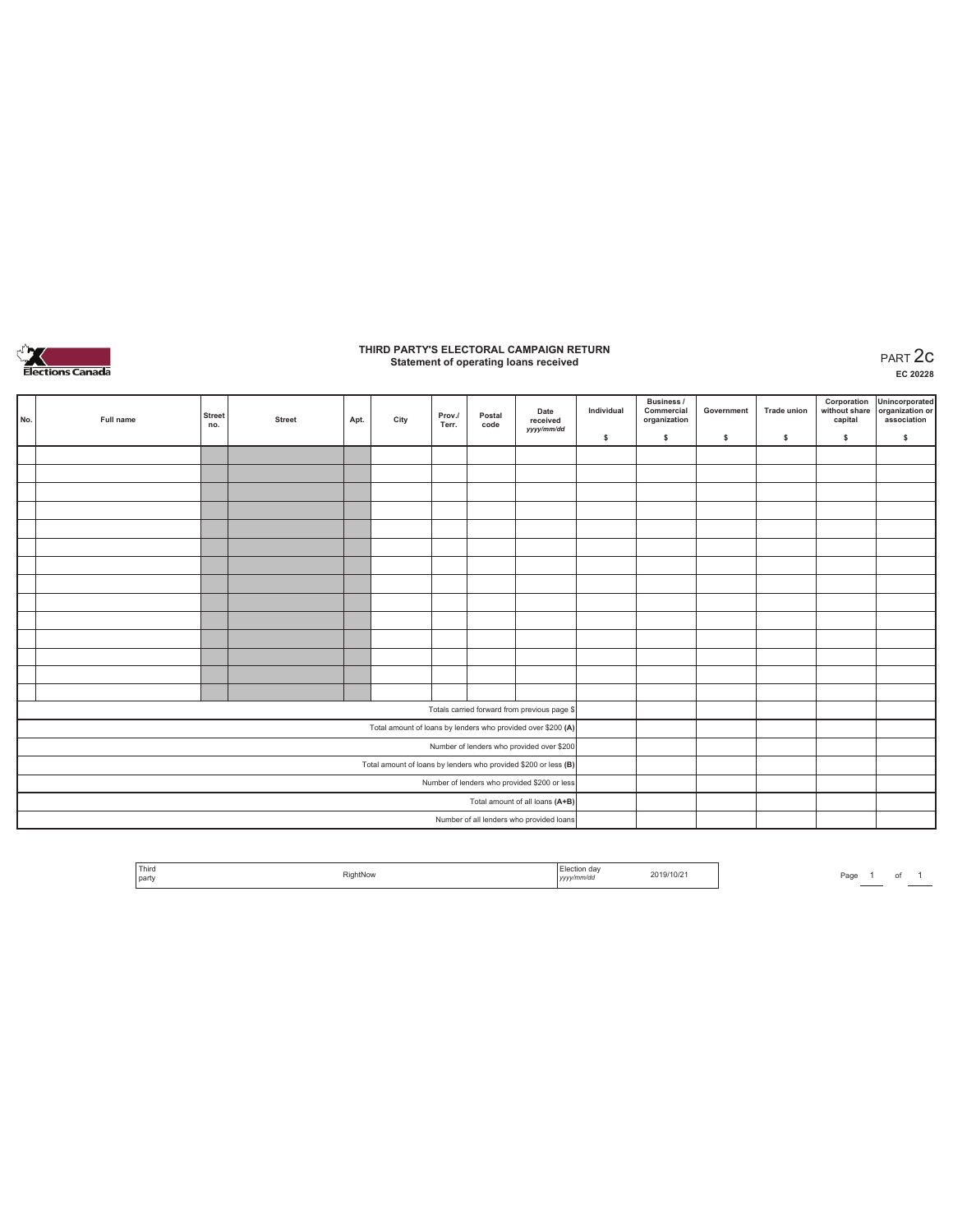

### **THIRD PARTY'S ELECTORAL CAMPAIGN RETURN Summary of inflows** PART 2d

| No.   | Type of contributor / lender                 | Monetary<br>contributions<br>(Part 2a)<br>\$ | Non-monetary<br>contributions<br>(Part 2b)<br>\$ | Loans<br>(Part 2c)<br>s | Total<br>\$ | Number of<br>contributors and<br>lenders |
|-------|----------------------------------------------|----------------------------------------------|--------------------------------------------------|-------------------------|-------------|------------------------------------------|
| 1.    | Individuals                                  |                                              |                                                  |                         |             |                                          |
| 2.    | Businesses / Commercial organizations        |                                              |                                                  |                         |             |                                          |
| 3.    | Governments                                  |                                              |                                                  |                         |             |                                          |
| 4.    | Trade unions                                 |                                              |                                                  |                         |             |                                          |
| 5.    | Corporations without share capital           |                                              |                                                  |                         |             |                                          |
| 6.    | Unincorporated organizations or associations |                                              |                                                  |                         |             |                                          |
| 7.    | Total (items 1 to 6)                         |                                              |                                                  |                         |             |                                          |
| Total |                                              |                                              |                                                  |                         |             |                                          |
| 8.    | Amount of third party's resources used       |                                              |                                                  |                         |             |                                          |
| 9.    | Grand total (items 7 and 8)                  |                                              |                                                  |                         |             |                                          |

| <sup>1</sup> Third | RightNow | Election day | 2019/10/2 |
|--------------------|----------|--------------|-----------|
| <b>Darty</b>       |          | vvvv/mm/dd   |           |
|                    |          | <br>,,,,     |           |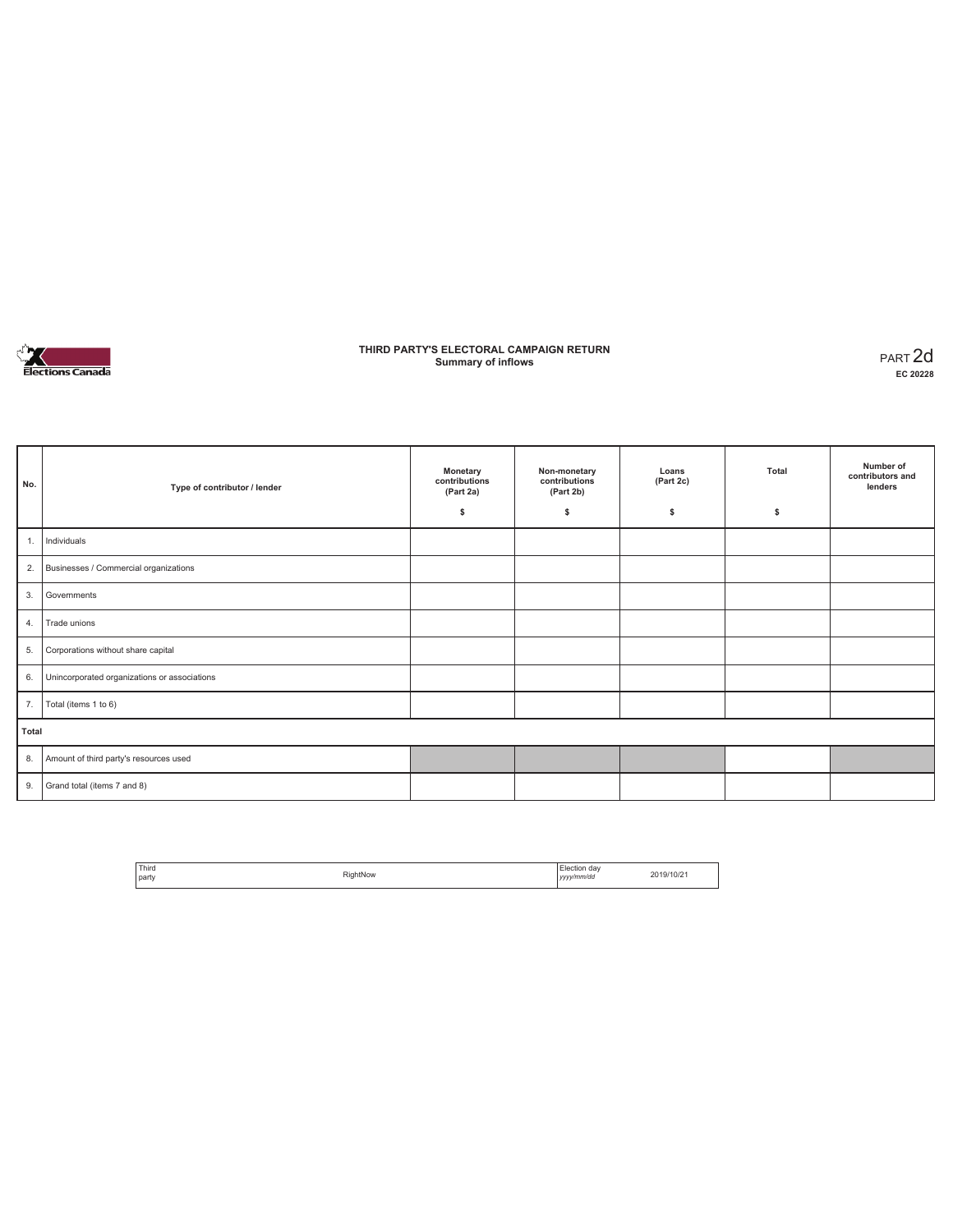

#### **THIRD PARTY'S ELECTORAL CAMPAIGN RETURN Statement of expenses incurred for regulated activities that take place during the pre-election period**  *(Only applicable to a fixed-date general election)*

PART 3a **EC 20228**

For a list of expense types, expense categories and expense subcategories, refer to Annex II in the Instructions.

| No.            | Date<br>incurred<br>yyyy/mm/dd | <b>ED Code</b><br>(if applicable) | Supplier | <b>Expense type</b> | Expense<br>category | Expense<br>subcategory | <b>Starting date</b><br>of activity,<br>advertisement<br>or survey<br>yyyy/mm/dd | Ending date<br>of activity,<br>advertisement<br>or survey<br>yyyy/mm/dd | Place of activity or<br>advertisement        | <b>Expense amount</b><br>\$ |
|----------------|--------------------------------|-----------------------------------|----------|---------------------|---------------------|------------------------|----------------------------------------------------------------------------------|-------------------------------------------------------------------------|----------------------------------------------|-----------------------------|
| $\overline{1}$ | 2019/10/21                     |                                   | RightNow | Partisan activity   | Payroll remittances | Payroll remittances    | 2019/07/01                                                                       | 2019/10/21                                                              | National                                     | 8,255.71                    |
|                |                                |                                   |          |                     |                     |                        |                                                                                  |                                                                         |                                              |                             |
|                |                                |                                   |          |                     |                     |                        |                                                                                  |                                                                         |                                              |                             |
|                |                                |                                   |          |                     |                     |                        |                                                                                  |                                                                         |                                              |                             |
|                |                                |                                   |          |                     |                     |                        |                                                                                  |                                                                         |                                              |                             |
|                |                                |                                   |          |                     |                     |                        |                                                                                  |                                                                         |                                              |                             |
|                |                                |                                   |          |                     |                     |                        |                                                                                  |                                                                         |                                              |                             |
|                |                                |                                   |          |                     |                     |                        |                                                                                  |                                                                         |                                              |                             |
|                |                                |                                   |          |                     |                     |                        |                                                                                  |                                                                         |                                              |                             |
|                |                                |                                   |          |                     |                     |                        |                                                                                  |                                                                         |                                              |                             |
|                |                                |                                   |          |                     |                     |                        |                                                                                  |                                                                         |                                              |                             |
|                |                                |                                   |          |                     |                     |                        |                                                                                  |                                                                         |                                              |                             |
|                |                                |                                   |          |                     |                     |                        |                                                                                  |                                                                         |                                              |                             |
|                |                                |                                   |          |                     |                     |                        |                                                                                  |                                                                         |                                              |                             |
|                |                                |                                   |          |                     |                     |                        |                                                                                  |                                                                         |                                              |                             |
|                |                                |                                   |          |                     |                     |                        |                                                                                  |                                                                         |                                              |                             |
|                |                                |                                   |          |                     |                     |                        |                                                                                  |                                                                         |                                              |                             |
|                |                                |                                   |          |                     |                     |                        |                                                                                  |                                                                         | Totals carried forward from previous page \$ |                             |
|                |                                |                                   |          |                     |                     |                        |                                                                                  |                                                                         | Total \$                                     | 8,255.71                    |

| Third<br>-02<br>tiahtNow<br>party<br>v/mm/dc | 19/10/k |
|----------------------------------------------|---------|
|----------------------------------------------|---------|

Page 1 of 1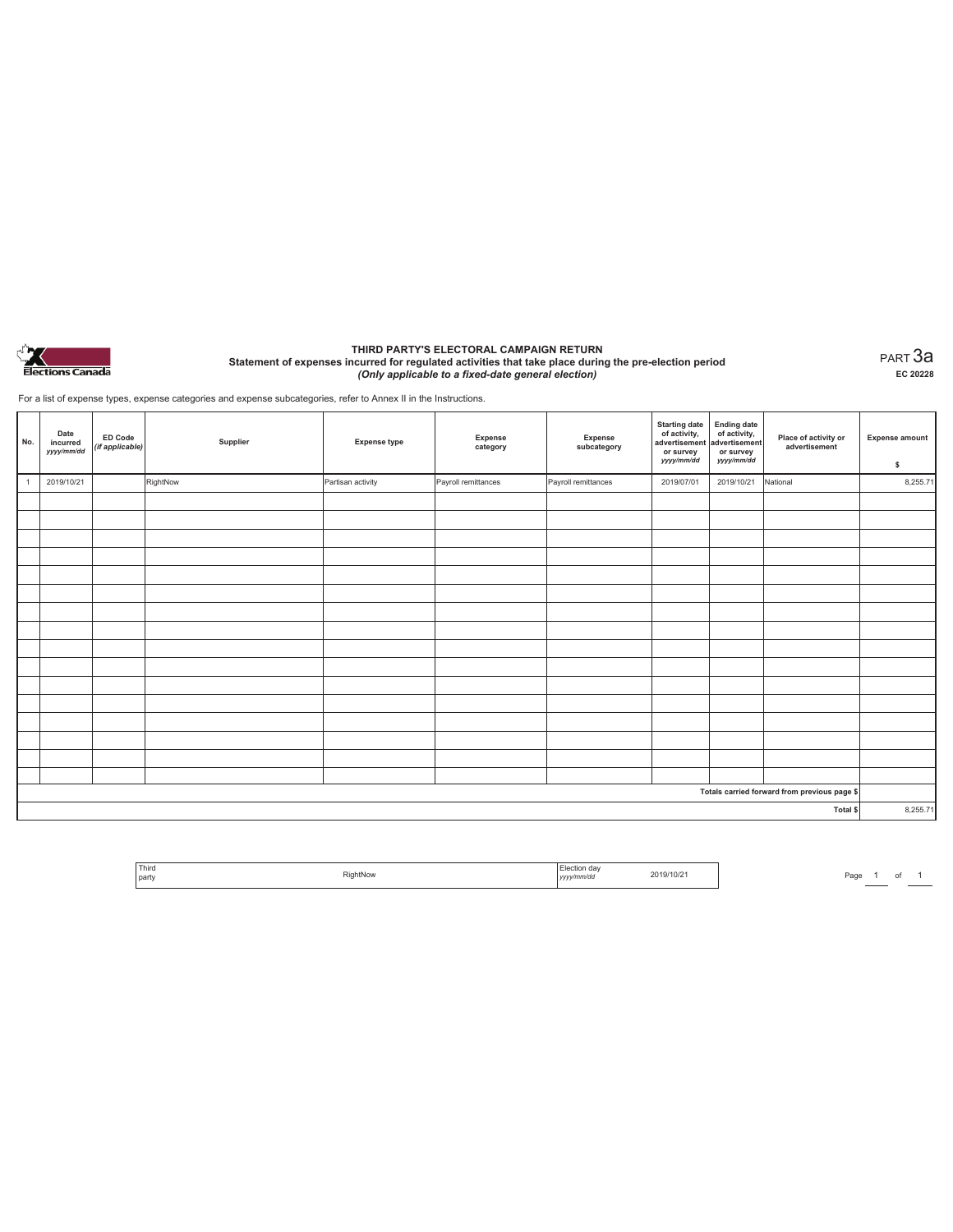

# **THIRD PARTY'S ELECTORAL CAMPAIGN RETURN Statement of expenses incurred for regulated activities that take place during the election period** PART 3b

**EC 20228**

For a list of expense types, expense categories and expense subcategories, refer to Annex II in the Instructions.

| No.                                          | Date<br>incurred<br>yyyy/mm/dd | <b>ED Code</b><br>(if applicable) | Supplier | <b>Expense type</b> | Expense<br>category | Expense<br>subcategory | Starting date<br>of activity,<br>advertisement<br>or survey<br>yyyy/mm/dd | Ending date<br>of activity,<br>advertisement<br>or survey<br>yyyy/mm/dd | Place of activity or<br>advertisement | <b>Expense amount</b><br>\$ |
|----------------------------------------------|--------------------------------|-----------------------------------|----------|---------------------|---------------------|------------------------|---------------------------------------------------------------------------|-------------------------------------------------------------------------|---------------------------------------|-----------------------------|
|                                              |                                |                                   |          |                     |                     |                        |                                                                           |                                                                         |                                       |                             |
|                                              |                                |                                   |          |                     |                     |                        |                                                                           |                                                                         |                                       |                             |
|                                              |                                |                                   |          |                     |                     |                        |                                                                           |                                                                         |                                       |                             |
|                                              |                                |                                   |          |                     |                     |                        |                                                                           |                                                                         |                                       |                             |
|                                              |                                |                                   |          |                     |                     |                        |                                                                           |                                                                         |                                       |                             |
|                                              |                                |                                   |          |                     |                     |                        |                                                                           |                                                                         |                                       |                             |
|                                              |                                |                                   |          |                     |                     |                        |                                                                           |                                                                         |                                       |                             |
|                                              |                                |                                   |          |                     |                     |                        |                                                                           |                                                                         |                                       |                             |
|                                              |                                |                                   |          |                     |                     |                        |                                                                           |                                                                         |                                       |                             |
|                                              |                                |                                   |          |                     |                     |                        |                                                                           |                                                                         |                                       |                             |
|                                              |                                |                                   |          |                     |                     |                        |                                                                           |                                                                         |                                       |                             |
|                                              |                                |                                   |          |                     |                     |                        |                                                                           |                                                                         |                                       |                             |
|                                              |                                |                                   |          |                     |                     |                        |                                                                           |                                                                         |                                       |                             |
|                                              |                                |                                   |          |                     |                     |                        |                                                                           |                                                                         |                                       |                             |
|                                              |                                |                                   |          |                     |                     |                        |                                                                           |                                                                         |                                       |                             |
|                                              |                                |                                   |          |                     |                     |                        |                                                                           |                                                                         |                                       |                             |
|                                              |                                |                                   |          |                     |                     |                        |                                                                           |                                                                         |                                       |                             |
| Totals carried forward from previous page \$ |                                |                                   |          |                     |                     | 8,255.71               |                                                                           |                                                                         |                                       |                             |
| Total \$                                     |                                |                                   |          |                     |                     | 8,255.71               |                                                                           |                                                                         |                                       |                             |

| Third<br>tNov<br>party |  | œ<br>w/mm/do | 210/z |
|------------------------|--|--------------|-------|
|------------------------|--|--------------|-------|

Page 1 of 1